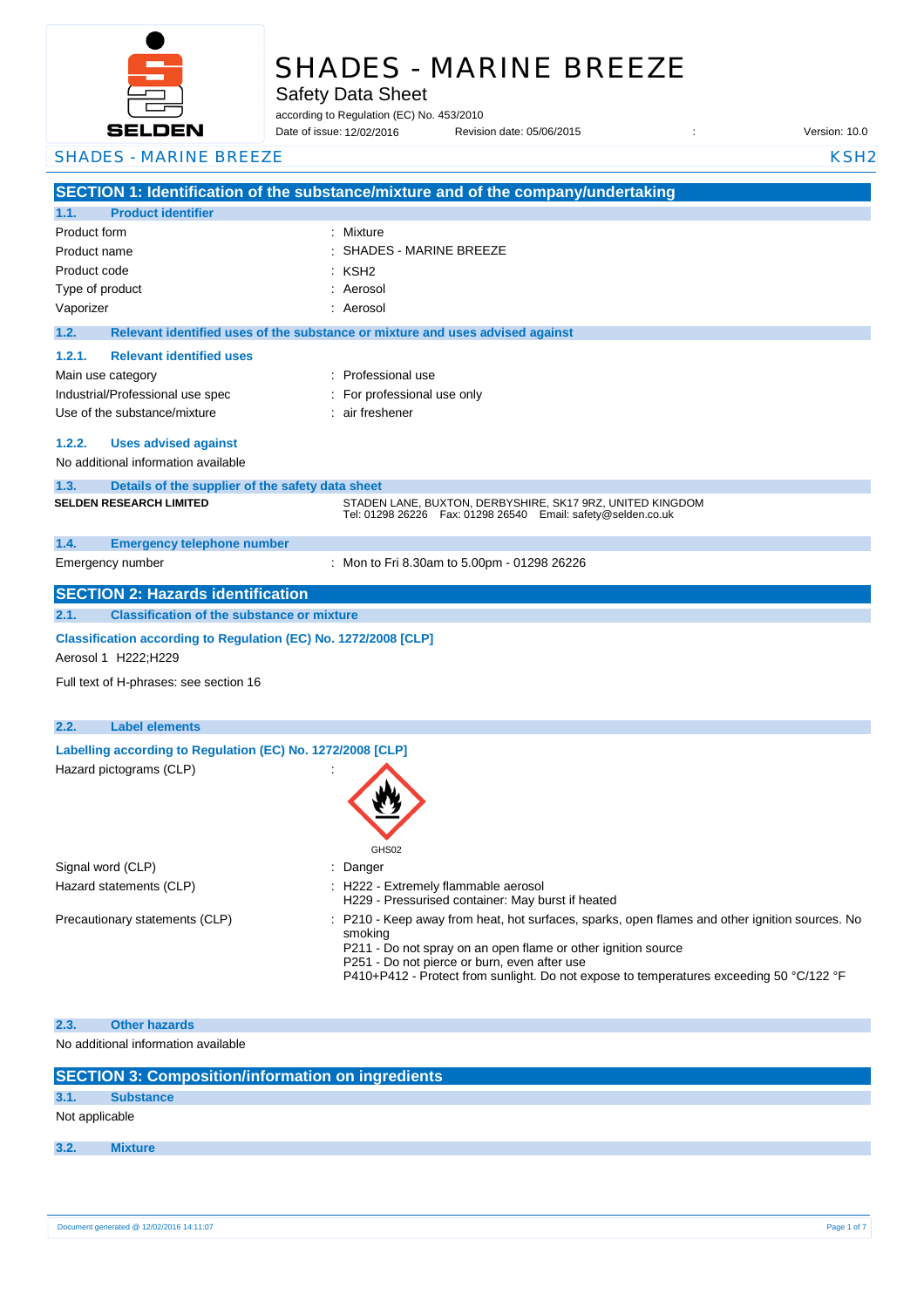according to Regulation (EC) No. 453/2010

| <b>Name</b>                                                                     | <b>Product identifier</b>                                                                              | $\frac{9}{6}$ | <b>Classification according to</b><br>Directive 67/548/EEC | <b>Classification according to</b><br><b>Regulation (EC) No.</b><br>1272/2008 [CLP] |
|---------------------------------------------------------------------------------|--------------------------------------------------------------------------------------------------------|---------------|------------------------------------------------------------|-------------------------------------------------------------------------------------|
| propane<br>substance with national workplace exposure<br>$limit(s)$ (DK, $IE$ ) | (CAS No) 74-98-6<br>(EC no) 200-827-9<br>(EC index no) 601-003-00-5                                    | $5 - 15$      | $F +: R12$                                                 | Flam. Gas 1, H220                                                                   |
| butane<br>substance with national workplace exposure<br>$limit(s)$ (DK, GB, IE) | (CAS No) 106-97-8<br>(EC no) 203-448-7<br>(EC index no) 601-004-00-0                                   | $5 - 15$      | $F +: R12$                                                 | Flam, Gas 1, H220<br>Press, Gas                                                     |
| propan-2-ol, isopropyl alcohol,<br>isopropanol                                  | (CAS No) 67-63-0<br>(EC no) 200-661-7<br>(EC index no) 603-117-00-0<br>(REACH-no) 01-<br>2119457558-25 | $1 - 5$       | F: R11<br>Xi: R36<br><b>R67</b>                            | Flam. Lig. 2, H225<br>Eye Irrit. 2, H319<br>STOT SE 3, H336                         |

Full text of R- and H-phrases: see section 16

| <b>SECTION 4: First aid measures</b>                                        |                                                                                                                                                                                               |
|-----------------------------------------------------------------------------|-----------------------------------------------------------------------------------------------------------------------------------------------------------------------------------------------|
| <b>Description of first aid measures</b><br>4.1.                            |                                                                                                                                                                                               |
| First-aid measures general                                                  | : Get medical advice/attention if you feel unwell.                                                                                                                                            |
| First-aid measures after inhalation                                         | Remove person to fresh air and keep comfortable for breathing.                                                                                                                                |
| First-aid measures after skin contact                                       | Wash with plenty of soap and water.                                                                                                                                                           |
| First-aid measures after eye contact                                        | IF IN EYES: Rinse cautiously with water for several minutes. Remove contact lenses, if present<br>and easy to do. Continue rinsing. If eye irritation persists: Get medical advice/attention. |
| First-aid measures after ingestion                                          | Do NOT induce vomiting. Rinse mouth. Drink plenty of water. Get medical advice/attention.                                                                                                     |
| 4.2.<br>Most important symptoms and effects, both acute and delayed         |                                                                                                                                                                                               |
| Symptoms/injuries                                                           | : Not expected to present a significant hazard under anticipated conditions of normal use.                                                                                                    |
| Symptoms/injuries after inhalation                                          | May cause respiratory irritation.                                                                                                                                                             |
| Symptoms/injuries after skin contact                                        | Repeated exposure may cause skin dryness or cracking.                                                                                                                                         |
| Symptoms/injuries after eye contact                                         | Causes eye irritation.                                                                                                                                                                        |
| Symptoms/injuries after ingestion                                           | May cause a light irritation of the linings of the mouth, throat, and gastrointestinal tract.                                                                                                 |
| 4.3.                                                                        | Indication of any immediate medical attention and special treatment needed                                                                                                                    |
| Treat symptomatically.                                                      |                                                                                                                                                                                               |
| <b>SECTION 5: Firefighting measures</b>                                     |                                                                                                                                                                                               |
| 5.1.<br><b>Extinguishing media</b>                                          |                                                                                                                                                                                               |
| Suitable extinguishing media                                                | : Carbon dioxide. Dry powder. Foam.                                                                                                                                                           |
| 5.2.<br>Special hazards arising from the substance or mixture               |                                                                                                                                                                                               |
| Fire hazard                                                                 | : Extremely flammable aerosol.                                                                                                                                                                |
| <b>Explosion hazard</b>                                                     | Explosion risk in case of fire.                                                                                                                                                               |
| 5.3.<br><b>Advice for firefighters</b>                                      |                                                                                                                                                                                               |
| Firefighting instructions                                                   | : Use water spray or fog for cooling exposed containers.                                                                                                                                      |
| <b>SECTION 6: Accidental release measures</b>                               |                                                                                                                                                                                               |
| Personal precautions, protective equipment and emergency procedures<br>6.1. |                                                                                                                                                                                               |
| General measures                                                            | : Remove ignition sources.                                                                                                                                                                    |
| 6.1.1.<br>For non-emergency personnel                                       |                                                                                                                                                                                               |
| <b>Emergency procedures</b>                                                 | : Evacuate unnecessary personnel.                                                                                                                                                             |
|                                                                             |                                                                                                                                                                                               |
| 6.1.2.<br>For emergency responders                                          |                                                                                                                                                                                               |
| Protective equipment                                                        | : Use personal protective equipment as required.                                                                                                                                              |
| <b>Environmental precautions</b><br>6.2.                                    |                                                                                                                                                                                               |
| Avoid release to the environment.                                           |                                                                                                                                                                                               |
| 6.3.<br>Methods and material for containment and cleaning up                |                                                                                                                                                                                               |
| For containment                                                             | : Collect spillage.                                                                                                                                                                           |
| Methods for cleaning up                                                     | Soak up spills with inert solids, such as clay or diatomaceous earth as soon as possible.                                                                                                     |
| <b>Reference to other sections</b><br>6.4.                                  |                                                                                                                                                                                               |
|                                                                             | For further information refer to section 8: "Exposure controls/personal protection". For further information refer to section 13.                                                             |
| <b>SECTION 7: Handling and storage</b>                                      |                                                                                                                                                                                               |
| <b>Precautions for safe handling</b><br>7.1.                                |                                                                                                                                                                                               |
| Additional hazards when processed                                           | : Pressurized container: Do not pierce or burn, even after use.                                                                                                                               |
| Document generated @ 12/02/2016 14:11:07                                    | Page 2 of 7                                                                                                                                                                                   |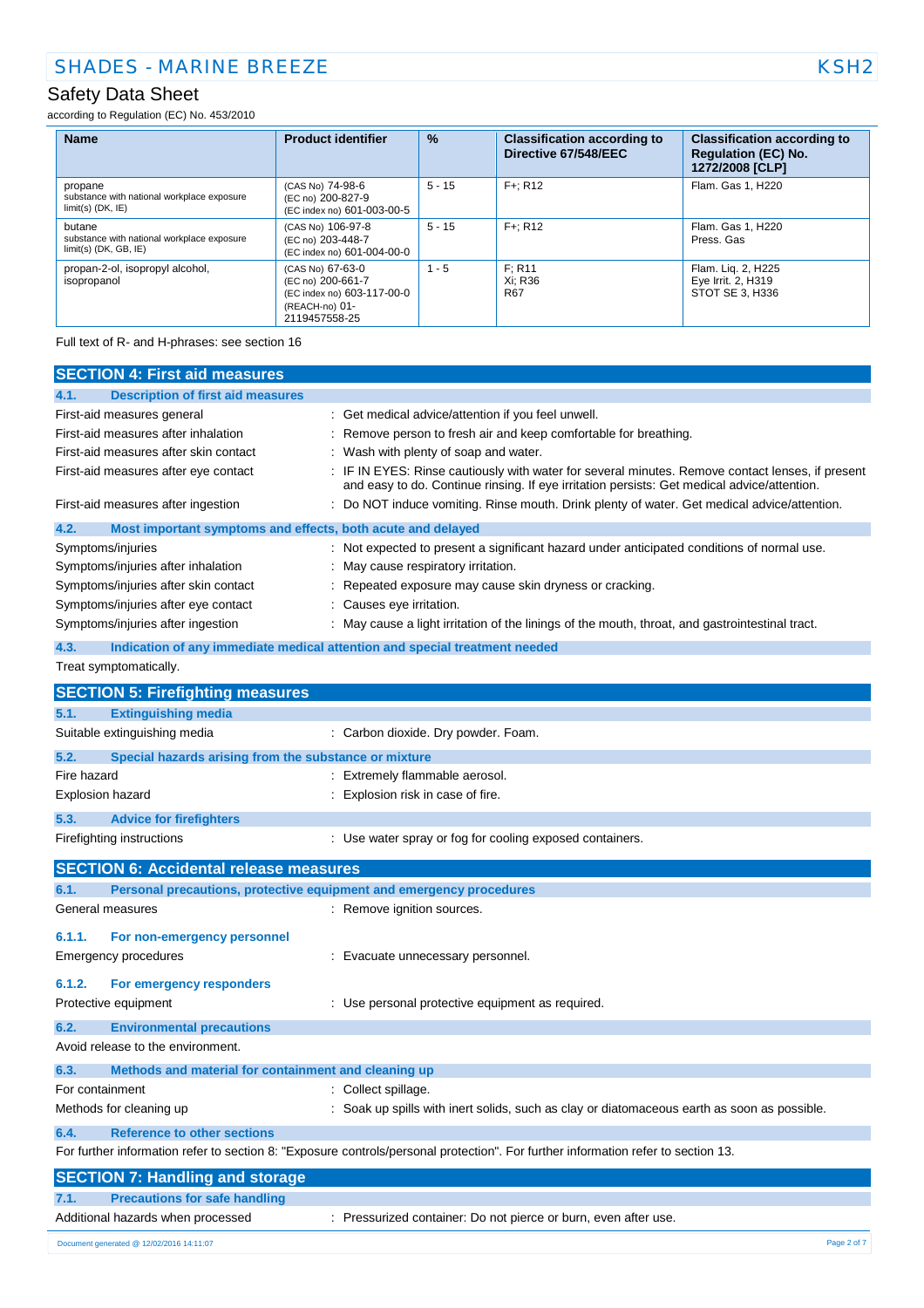according to Regulation (EC) No. 453/2010

| Precautions for safe handling                                        | : Do not spray on an open flame or other ignition source.                                                        |
|----------------------------------------------------------------------|------------------------------------------------------------------------------------------------------------------|
| Hygiene measures                                                     | : Do not eat, drink or smoke when using this product.                                                            |
| Conditions for safe storage, including any incompatibilities<br>7.2. |                                                                                                                  |
| <b>Technical measures</b>                                            | : Does not require any specific or particular technical measures.                                                |
| Storage conditions                                                   | Keep away from ignition sources. Protect from sunlight. Do not expose to temperatures<br>exceeding 50 °C/122 °F. |
| Incompatible products                                                | : Oxidizing agent. Strong acids. Strong bases.                                                                   |
| Incompatible materials                                               | Direct sunlight. Heat sources. Sources of ignition.                                                              |
| Special rules on packaging                                           | : Keep only in original container.                                                                               |
| 7.3.<br>Specific end use(s)                                          |                                                                                                                  |

No additional information available

### **SECTION 8: Exposure controls/personal protection**

| 8.1.<br><b>Control parameters</b>                     |                                                            |                                                                             |
|-------------------------------------------------------|------------------------------------------------------------|-----------------------------------------------------------------------------|
| propane (74-98-6)                                     |                                                            |                                                                             |
| Denmark                                               | Local name                                                 | Propan                                                                      |
| Denmark                                               | Grænseværdie (langvarig) (mg/m <sup>3</sup> )              | 1800 mg/m <sup>3</sup>                                                      |
| Denmark                                               | Grænseværdie (langvarig) (ppm)                             | 1000 ppm                                                                    |
| Ireland                                               | Local name                                                 | Propane                                                                     |
| Ireland                                               | OEL (8 hours ref) (ppm)                                    | 1000 ppm                                                                    |
| Ireland                                               | Notes (IE)                                                 | Asphx                                                                       |
| propan-2-ol, isopropyl alcohol, isopropanol (67-63-0) |                                                            |                                                                             |
| Denmark                                               | Local name                                                 | Isopropylalkohol (2005)                                                     |
| Denmark                                               | Grænseværdie (langvarig) (mg/m <sup>3</sup> )              | 490 mg/m $3$                                                                |
| Denmark                                               | Grænseværdie (langvarig) (ppm)                             | 200 ppm                                                                     |
| Germany                                               | TRGS 900 Limitation of exposure peaks (mg/m <sup>3</sup> ) | 1000 mg/m <sup>3</sup>                                                      |
| Ireland                                               | Local name                                                 | Isopropyl alcohol                                                           |
| Ireland                                               | OEL (8 hours ref) (ppm)                                    | 200 ppm                                                                     |
| Ireland                                               | OEL (15 min ref) (ppm)                                     | 400 ppm                                                                     |
| Ireland                                               | Notes (IE)                                                 | Sk                                                                          |
| Netherlands                                           | Grenswaarde TGG 8H (mg/m <sup>3</sup> )                    | 650 mg/m $3$                                                                |
| Netherlands                                           | Grenswaarde TGG 15MIN (mg/m <sup>3</sup> )                 | $0 \text{ mg/m}^3$                                                          |
| United Kingdom                                        | Local name                                                 | Propan-2-ol                                                                 |
| United Kingdom                                        | WEL TWA (mg/m <sup>3</sup> )                               | 999 mg/m <sup>3</sup>                                                       |
| United Kingdom                                        | WEL TWA (ppm)                                              | 400 ppm                                                                     |
| United Kingdom                                        | WEL STEL (mg/m <sup>3</sup> )                              | 1250 mg/m <sup>3</sup>                                                      |
| United Kingdom                                        | WEL STEL (ppm)                                             | 500 ppm                                                                     |
| butane (106-97-8)                                     |                                                            |                                                                             |
| Denmark                                               | Local name                                                 | n-Butan                                                                     |
| Denmark                                               | Grænseværdie (langvarig) (mg/m <sup>3</sup> )              | 1200 mg/m <sup>3</sup>                                                      |
| Denmark                                               | Grænseværdie (langvarig) (ppm)                             | 500 ppm                                                                     |
| Ireland                                               | Local name                                                 | <b>Butane</b>                                                               |
| Ireland                                               | OEL (8 hours ref) (ppm)                                    | 1000 ppm                                                                    |
| United Kingdom                                        | Local name                                                 | <b>Butane</b>                                                               |
| United Kingdom                                        | WEL TWA (mg/m <sup>3</sup> )                               | 1450 mg/m <sup>3</sup>                                                      |
| United Kingdom                                        | WEL TWA (ppm)                                              | 600 ppm                                                                     |
| United Kingdom                                        | WEL STEL (mg/m <sup>3</sup> )                              | 1810 mg/m <sup>3</sup>                                                      |
| United Kingdom                                        | WEL STEL (ppm)                                             | 750 ppm                                                                     |
| United Kingdom                                        | Remark (WEL)                                               | Carc, (only applies if Butane contains more than 0.1%<br>of buta-1,3-diene) |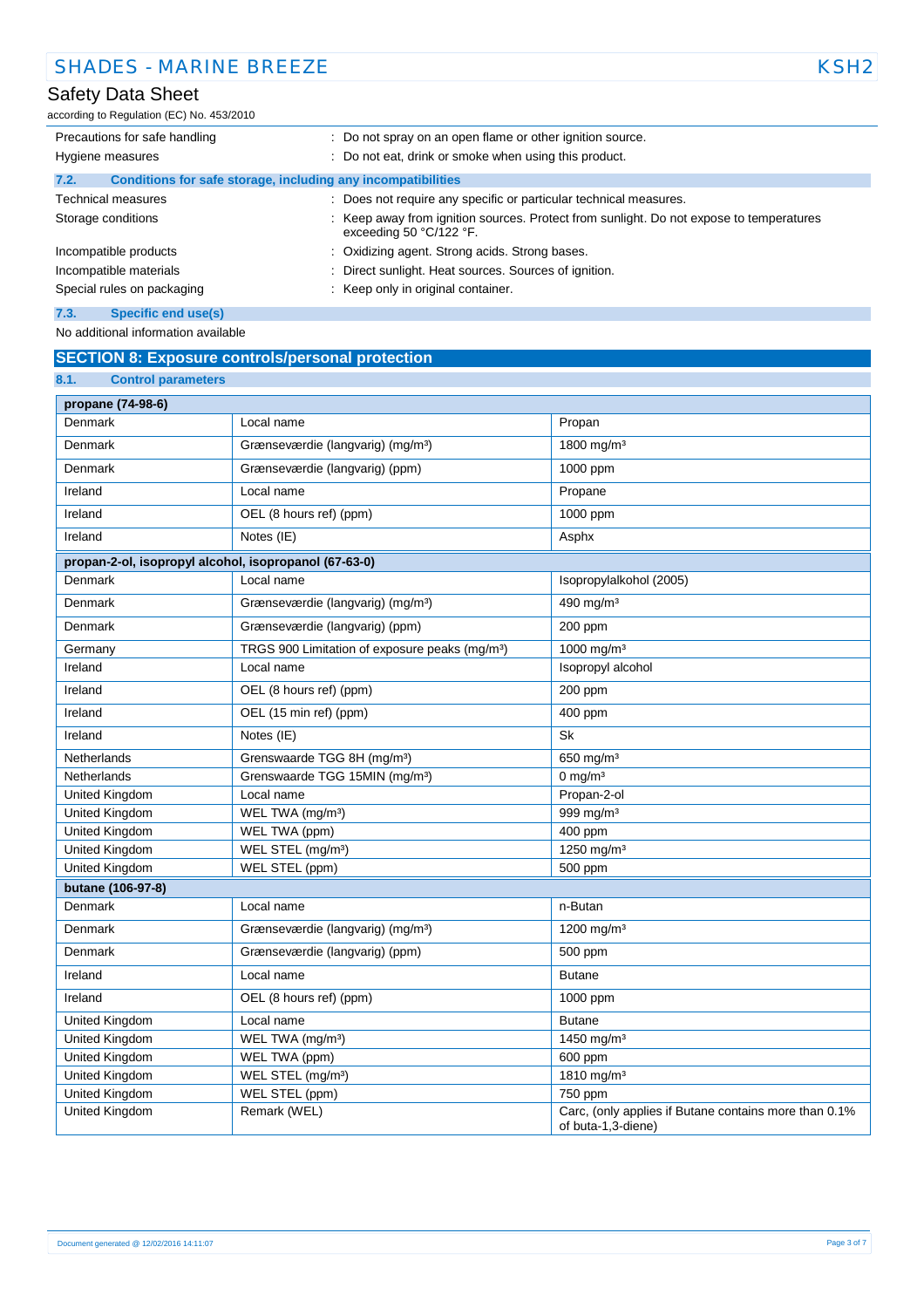| <b>SHADES - MARINE BREEZE</b> | KSH <sub>2</sub> |
|-------------------------------|------------------|
|-------------------------------|------------------|

according to Regulation (EC) No. 453/2010

| 8.2.<br><b>Exposure controls</b>  |                                                        |
|-----------------------------------|--------------------------------------------------------|
| Materials for protective clothing | Not required for normal conditions of use              |
| Hand protection                   | : In case of repeated or prolonged contact wear gloves |
| Eye protection                    | : Not required for normal conditions of use            |
| Skin and body protection          | : Not required for normal conditions of use            |
| Respiratory protection            | Not required for normal conditions of use              |

## **SECTION 9: Physical and chemical properties**

| 9.1.                    | Information on basic physical and chemical properties |                   |
|-------------------------|-------------------------------------------------------|-------------------|
| Physical state          |                                                       | Liquid            |
| Appearance              |                                                       | Aerosol.          |
| Colour                  |                                                       | Colourless.       |
| Odour                   |                                                       | Fresh.            |
| Odour threshold         |                                                       | No data available |
| рH                      |                                                       | No data available |
|                         | Relative evaporation rate (butylacetate=1)            | No data available |
| Melting point           |                                                       | No data available |
| Freezing point          |                                                       | No data available |
| Boiling point           |                                                       | No data available |
| Flash point             |                                                       | No data available |
|                         | Auto-ignition temperature                             | No data available |
|                         | Decomposition temperature                             | No data available |
|                         | Flammability (solid, gas)                             | No data available |
| Vapour pressure         |                                                       | No data available |
|                         | Relative vapour density at 20 °C                      | No data available |
| Relative density        |                                                       | 0,81              |
| Solubility              |                                                       | No data available |
| Log Pow                 |                                                       | No data available |
|                         | Viscosity, kinematic                                  | No data available |
| Viscosity, dynamic      |                                                       | No data available |
|                         | Explosive properties                                  | No data available |
|                         | Oxidising properties                                  | No data available |
| <b>Explosive limits</b> |                                                       | No data available |

#### **9.2. Other information**

No additional information available

|       | <b>SECTION 10: Stability and reactivity</b> |
|-------|---------------------------------------------|
| 10.1. | <b>Reactivity</b>                           |
|       | Pressurised container: May burst if heated. |
| 10.2. | <b>Chemical stability</b>                   |
|       | Stable under normal conditions.             |
| 10.3. | <b>Possibility of hazardous reactions</b>   |
|       | No additional information available         |
| 10.4. | <b>Conditions to avoid</b>                  |
|       | Direct sunlight. Heat. Open flame.          |
| 10.5. | <b>Incompatible materials</b>               |
|       | No additional information available         |
| 10.6. | <b>Hazardous decomposition products</b>     |
|       | No additional information available         |
|       | SECTION 11 · Tovicological information      |

| <b>SECTION 11: Toxicological information</b>  |                  |
|-----------------------------------------------|------------------|
| 11.1.<br>Information on toxicological effects |                  |
| Acute toxicity                                | : Not classified |
| Skin corrosion/irritation                     | : Not classified |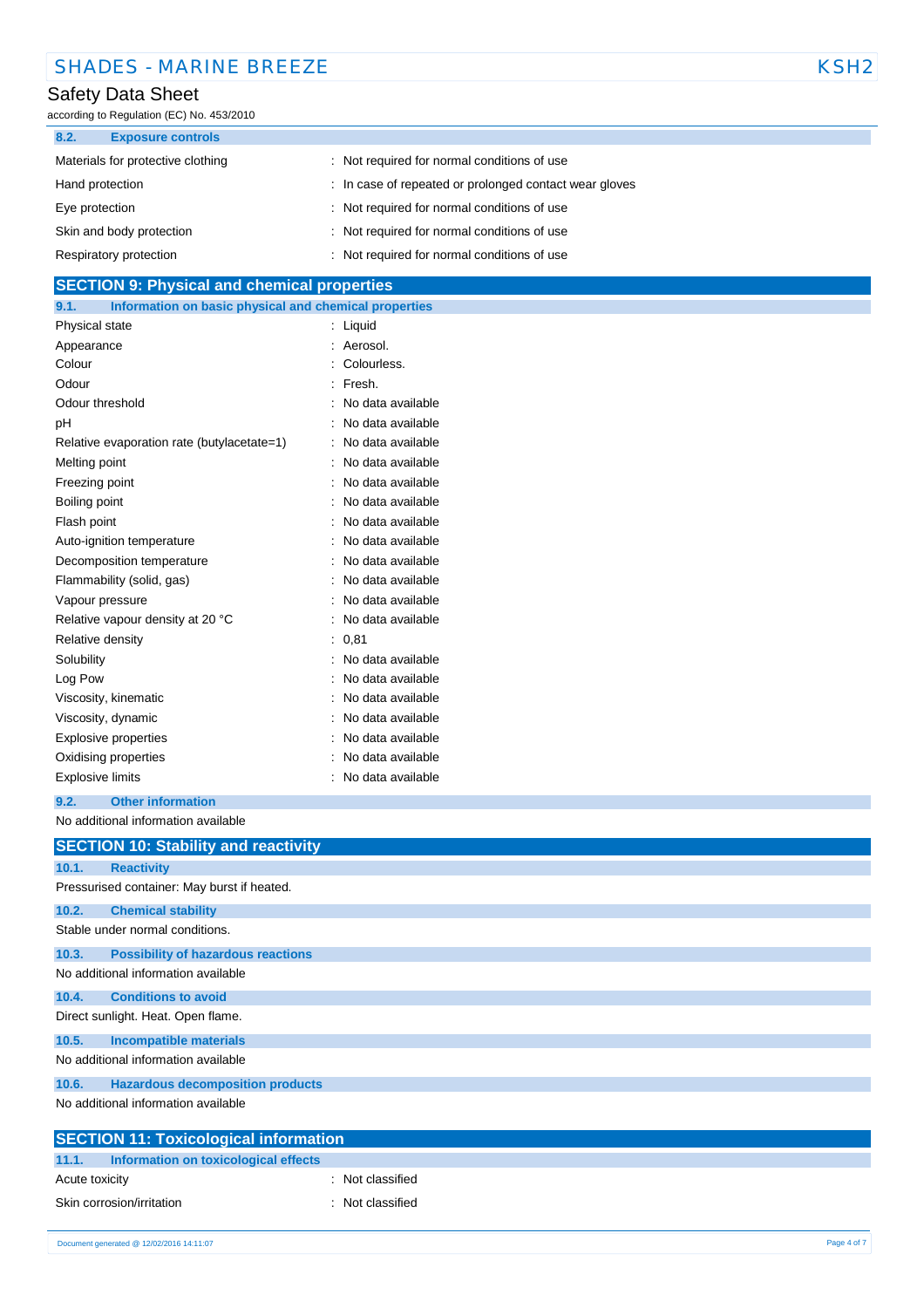according to Regulation (EC) No. 453/2010

| <b>SHADES AIR FRESHENER - MARINE</b>                  |                             |  |
|-------------------------------------------------------|-----------------------------|--|
| Aspiration hazard                                     | $\therefore$ Not classified |  |
| Specific target organ toxicity (repeated<br>exposure) | : Not classified            |  |
| Specific target organ toxicity (single exposure)      | : Not classified            |  |
| Reproductive toxicity                                 | $\therefore$ Not classified |  |
| Carcinogenicity                                       | $\therefore$ Not classified |  |
| Germ cell mutagenicity                                | : Not classified            |  |
| Respiratory or skin sensitisation                     | : Not classified            |  |
| Serious eye damage/irritation                         | : Not classified            |  |
|                                                       |                             |  |

Vaporizer **Accessible** Aerosol

### **SECTION 12: Ecological information**

**12.1. Toxicity**

|                                | -------                                               |  |
|--------------------------------|-------------------------------------------------------|--|
|                                |                                                       |  |
|                                | propan-2-ol, isopropyl alcohol, isopropanol (67-63-0) |  |
| LC50 fishes 1                  | 9640 ma/l                                             |  |
| EC50 other aquatic organisms 1 | 13299 mg/l EC50 waterflea (48 h)                      |  |
| EC50 other aquatic organisms 2 | > 1000 mg/l IC50 algea (72 h) mg/l                    |  |

#### **12.2. Persistence and degradability**

No additional information available

#### **12.3. Bioaccumulative potential**

| propan-2-ol, isopropyl alcohol, isopropanol (67-63-0) |                                           |      |
|-------------------------------------------------------|-------------------------------------------|------|
| Log Pow                                               |                                           | 0.14 |
| 12.4.                                                 | <b>Mobility in soil</b>                   |      |
|                                                       | No additional information available       |      |
| 12.5.                                                 | <b>Results of PBT and vPvB assessment</b> |      |
|                                                       | No additional information available       |      |

### **12.6. Other adverse effects**

No additional information available

#### **SECTION 13: Disposal considerations**

**13.1. Waste treatment methods**

Waste disposal recommendations : Do not pierce or burn, even after use.

### **SECTION 14: Transport information**

| In accordance with ADR / RID / IMDG / IATA / ADN |                              |  |  |
|--------------------------------------------------|------------------------------|--|--|
| <b>UN number</b><br>14.1.                        |                              |  |  |
| UN-No. (ADR)                                     | : 1950                       |  |  |
| UN-No. (IMDG)                                    | : 1950                       |  |  |
| UN-No.(IATA)                                     | : 1950                       |  |  |
| 14.2.<br>UN proper shipping name                 |                              |  |  |
| Proper Shipping Name (ADR)                       | : AEROSOLS                   |  |  |
| Proper Shipping Name (IMDG)                      | : AEROSOLS                   |  |  |
| Proper Shipping Name (IATA)                      | : AEROSOLS, FLAMMABLE        |  |  |
| Transport document description (ADR)             | : UN 1950 AEROSOLS, 2.1, (D) |  |  |
| Transport document description (IMDG)            | : UN 1950 AEROSOLS, 2.1      |  |  |
| 14.3.<br><b>Transport hazard class(es)</b>       |                              |  |  |
| <b>ADR</b>                                       |                              |  |  |
| Transport hazard class(es) (ADR)                 | : 2.1                        |  |  |
| Danger labels (ADR)                              | $\therefore$ 2.1             |  |  |
|                                                  |                              |  |  |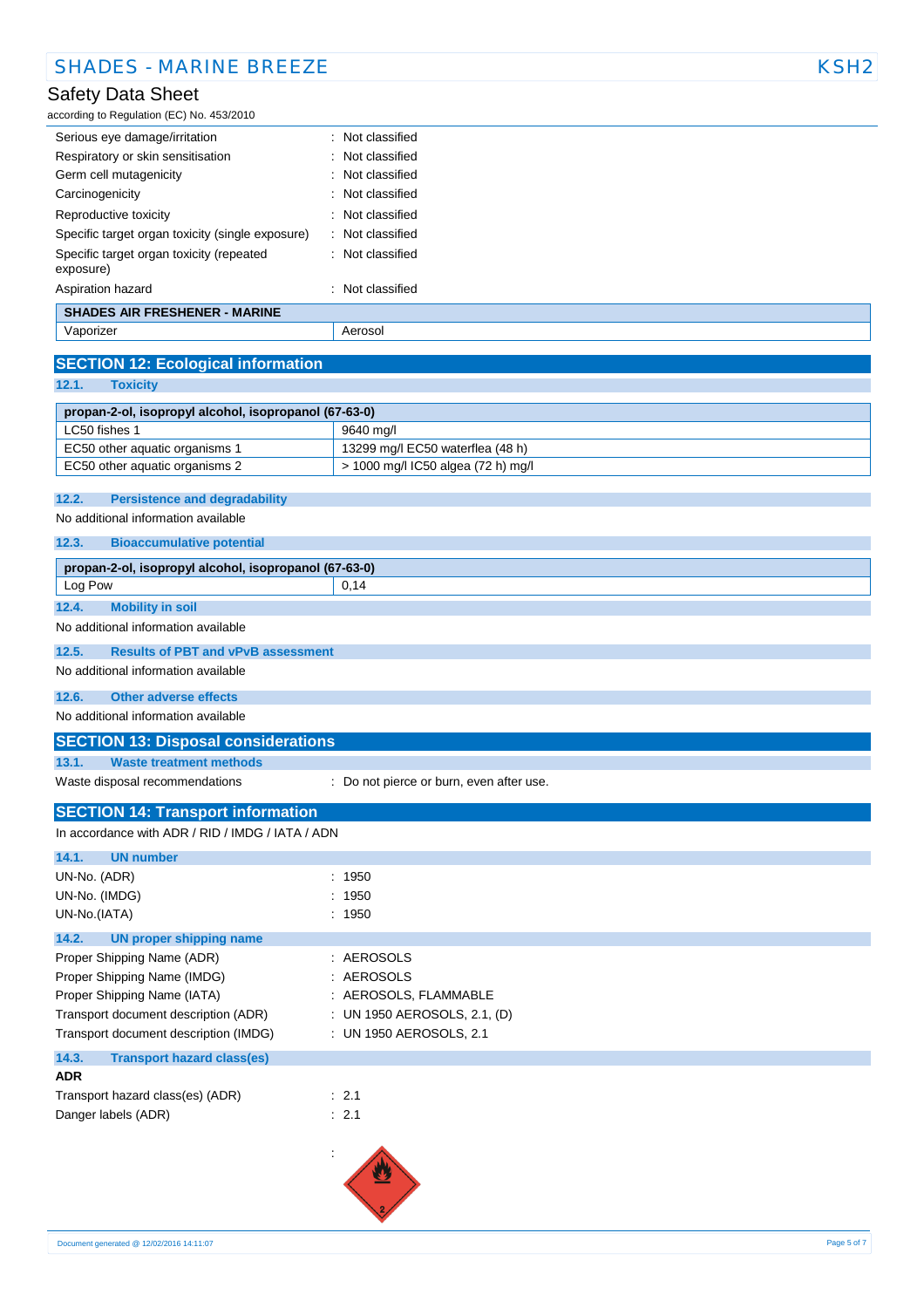according to Regulation (EC) No. 453/2010

| <b>IMDG</b>                                                            |                                          |
|------------------------------------------------------------------------|------------------------------------------|
| Transport hazard class(es) (IMDG)                                      | : 2.1                                    |
| Danger labels (IMDG)                                                   | : 2.1                                    |
|                                                                        |                                          |
|                                                                        |                                          |
|                                                                        |                                          |
|                                                                        |                                          |
|                                                                        |                                          |
|                                                                        |                                          |
| <b>IATA</b>                                                            |                                          |
| Transport hazard class(es) (IATA)                                      | : 2.1                                    |
| Hazard labels (IATA)                                                   | : 2.1                                    |
|                                                                        |                                          |
|                                                                        |                                          |
|                                                                        |                                          |
|                                                                        |                                          |
|                                                                        |                                          |
|                                                                        |                                          |
|                                                                        |                                          |
| 14.4.<br><b>Packing group</b>                                          |                                          |
| Packing group (ADR)<br>Packing group (IMDG)                            | : Not applicable<br>: Not applicable     |
| Packing group (IATA)                                                   | : Not applicable                         |
|                                                                        |                                          |
| 14.5.<br><b>Environmental hazards</b>                                  |                                          |
| Dangerous for the environment                                          | : No<br>: No                             |
| Marine pollutant<br>Other information                                  | : No supplementary information available |
|                                                                        |                                          |
|                                                                        |                                          |
| 14.6.                                                                  |                                          |
| <b>Special precautions for user</b>                                    |                                          |
| - Overland transport                                                   |                                          |
| Classification code (ADR)                                              | : 5F                                     |
| Special provisions (ADR)                                               | : 190, 327, 344, 625                     |
| Limited quantities (ADR)                                               | : 1L                                     |
| Excepted quantities (ADR)                                              | $\colon$ EO                              |
| Packing instructions (ADR)                                             | : P207, LP02                             |
| Special packing provisions (ADR)                                       | : PP87, RR6, L2                          |
| Mixed packing provisions (ADR)                                         | : MP9                                    |
| Transport category (ADR)<br>Special provisions for carriage - Packages | $\therefore$ 2<br>: V14                  |
| (ADR)                                                                  |                                          |
| Special provisions for carriage - Loading,                             | : CV9, CV12                              |
| unloading and handling (ADR)                                           |                                          |
| Special provisions for carriage - Operation                            | $\therefore$ S2                          |
| (ADR)                                                                  |                                          |
| Tunnel restriction code (ADR)                                          | : D                                      |
| - Transport by sea                                                     |                                          |
| Special provisions (IMDG)                                              | : 63, 190, 277, 327, 344, 959            |
| Limited quantities (IMDG)                                              | : SP277                                  |
| Excepted quantities (IMDG)                                             | $\therefore$ EO                          |
| Packing instructions (IMDG)                                            | : P207, LP02                             |
| Special packing provisions (IMDG)                                      | : PP87, L2                               |
| EmS-No. (Fire)<br>EmS-No. (Spillage)                                   | : F.D<br>$: S-U$                         |